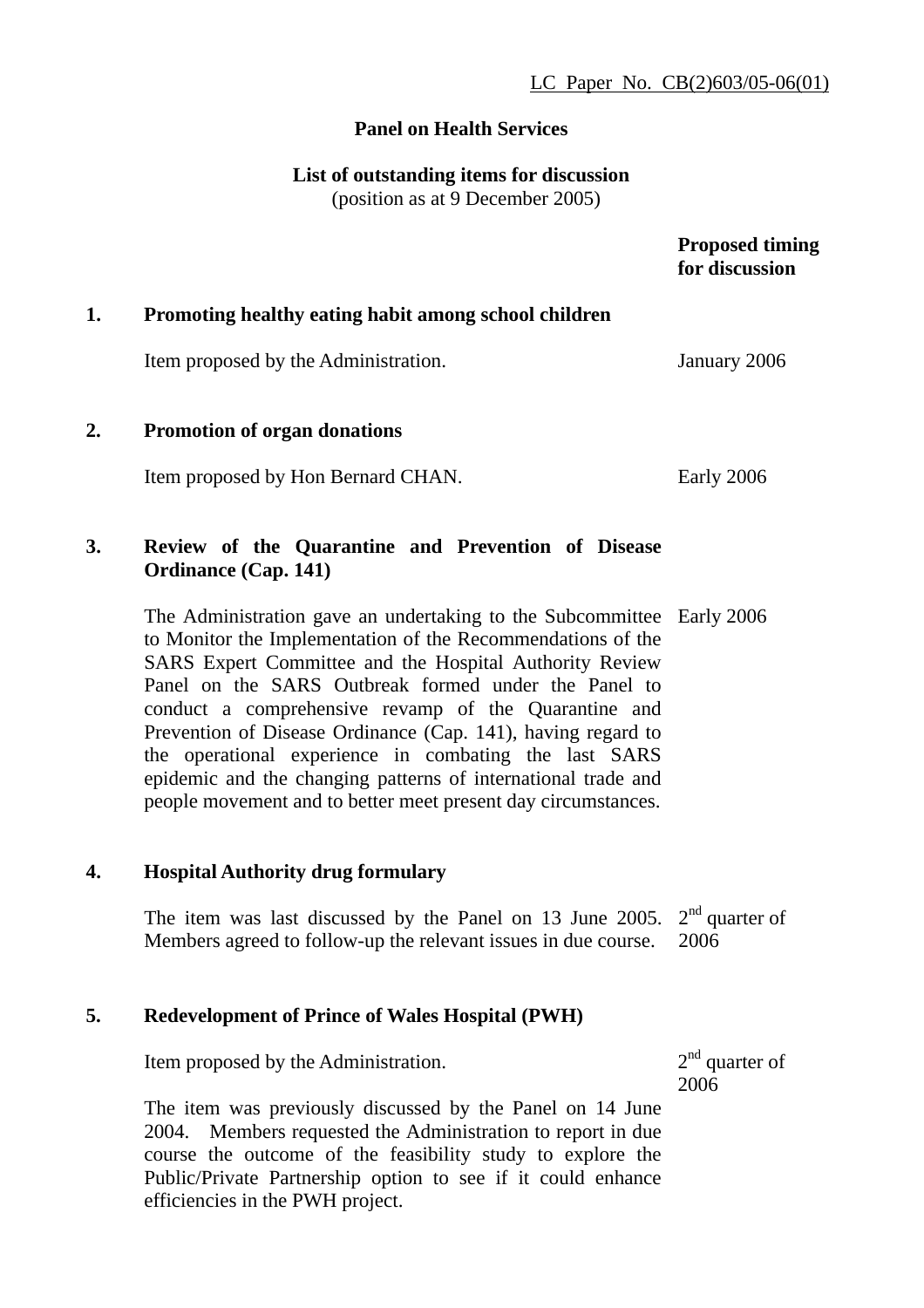|     |                                                                                                                                                                     | <b>Proposed timing</b><br>for discussion |
|-----|---------------------------------------------------------------------------------------------------------------------------------------------------------------------|------------------------------------------|
| 6.  | Setting up of a registration system for clinical psychologists                                                                                                      |                                          |
|     | Item proposed by Dr Hon KWOK Ka-ki.                                                                                                                                 | Mid 2006                                 |
| 7.  | <b>New hospital on Lantau</b>                                                                                                                                       |                                          |
|     | Item proposed by the Administration.                                                                                                                                | Mid - late 2006                          |
| 8.  | <b>Health care complaints mechanism</b>                                                                                                                             |                                          |
|     | This item was previously discussed by the Panel in 2002. To be confirmed<br>The Administration undertook to revert on this subject.                                 |                                          |
| 9.  | <b>Review of Dental (Registration) Ordinance</b>                                                                                                                    |                                          |
|     | Item proposed by the Administration.                                                                                                                                | To be confirmed                          |
| 10. | Enhancing the provision of dental care for the elderly and<br>extending school dental care services to post-primary<br>students                                     |                                          |
|     | Item proposed by Dr Hon KWOK Ka-ki.                                                                                                                                 | To be confirmed                          |
| 11. | <b>Medical Misadventure Fund</b>                                                                                                                                    |                                          |
|     | Item proposed by Hon Albert HO.                                                                                                                                     | To be confirmed                          |
| 12. | Increase in professional indemnity insurance premiums                                                                                                               |                                          |
|     | Item proposed by Dr Hon KWOK Ka-ki.                                                                                                                                 | To be confirmed                          |
| 13. | <b>Shortage of medical frontline staff in the Hospital Authority</b>                                                                                                |                                          |
|     | Referred for follow-up by the Panel at a meeting of Legislative To be confirmed<br>Council Members with Wong Tai Sin District Council members<br>on 6 January 2005. |                                          |